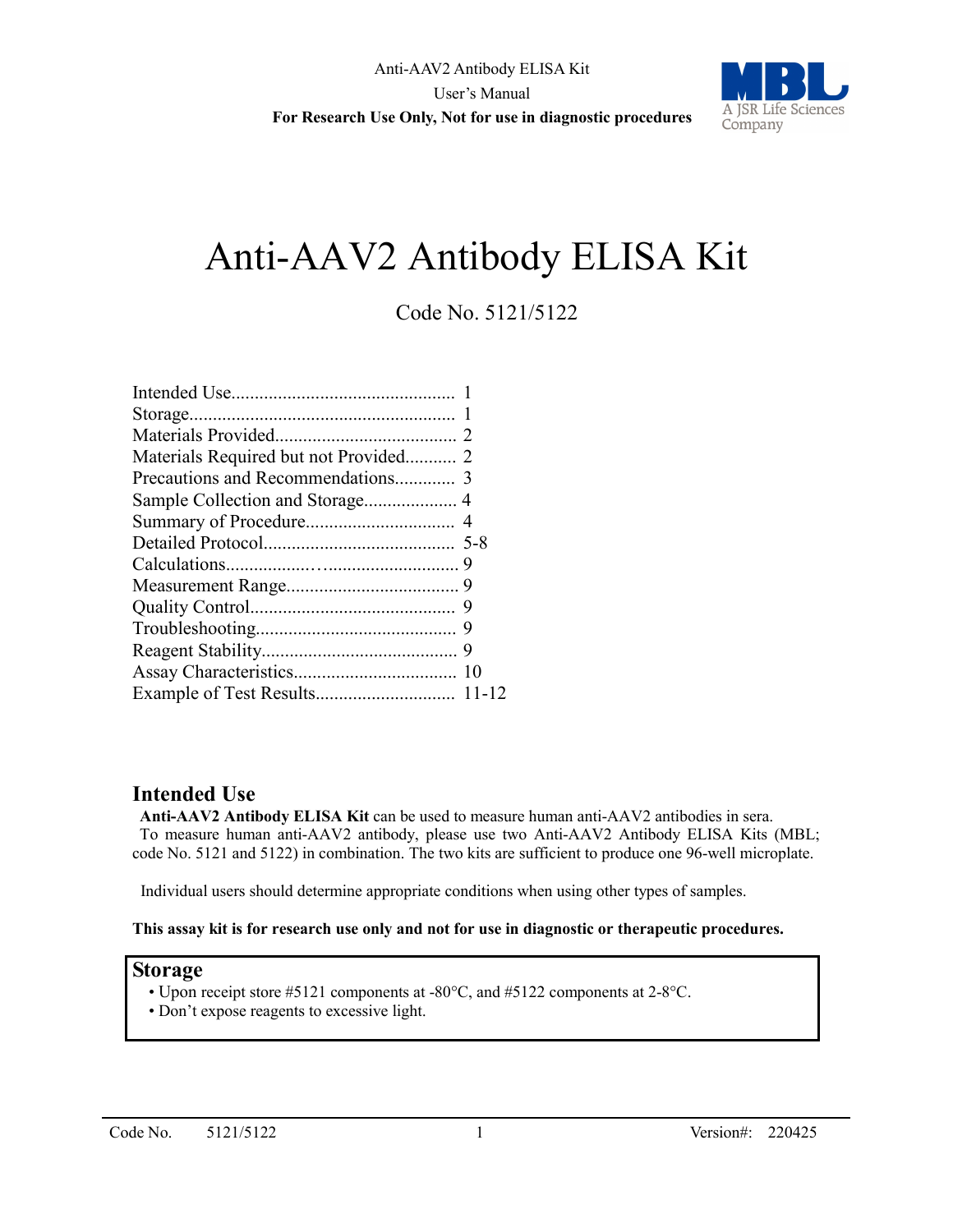#### User's Manual



### **For Research Use Only, Not for use in diagnostic procedures**

## **Materials Provided**

| <b>Code No. 5121</b><br>(store at $-80^{\circ}$ C) |                                           |                           |  |  |  |
|----------------------------------------------------|-------------------------------------------|---------------------------|--|--|--|
| Name                                               | <b>Materials</b>                          | Ouantity                  |  |  |  |
| AAV2 empty capsid                                  | Antigen for solid phase to the Microplate | $20 \mu L \times 1$ vial  |  |  |  |
| Anti-AAV2 antibody standard                        | Human anti-AAV2 antibodies                | $200 \mu L \times 1$ vial |  |  |  |

\* The components should be stored at -80°C. Avoid repeated freeze-thaw cycles.

| Name                           | Materials                                                              | Quantity                                 |
|--------------------------------|------------------------------------------------------------------------|------------------------------------------|
| Microplate                     | Microwell strips                                                       | 8-well $\times$ 12 strips                |
| Coating buffer $(5\times)$     | Buffer for coating microwells with AAV2 empty capsid<br>(5x)           | $20 \text{ mL} \times 1 \text{ bottle}$  |
| <b>Blocking buffer</b>         | Buffer for blocking microwells (Ready-to-use)                          | $25 \text{ mL} \times 1 \text{ bottle}$  |
| Sample diluent                 | Buffer for diluting samples (Ready-to-use)                             | $30 \text{ mL} \times 1 \text{ bottle}$  |
| Conjugate diluent              | Buffer for diluting HRP conjugated antibody<br>(Ready-to-use)          | $14 \text{ mL} \times 1 \text{ bottle}$  |
| <b>HRP</b> conjugated antibody | HRP conjugated anti-IgG (Human) polyclonal antibody<br>(100x)          | $150 \mu L \times 1$ vial                |
| Wash concentrate $(10x)$       | Buffer for washing microwells (10x)                                    | $100 \text{ mL} \times 1 \text{ bottle}$ |
| Substrate reagent              | $TMB/H2O2$ solution (Ready-to-use)                                     | $20 \text{ mL} \times 1 \text{ bottle}$  |
| <b>Stop solution</b>           | $0.5N$ H <sub>2</sub> SO <sub>4</sub> solution (0.25 M) (Ready-to-use) | $20 \text{ mL} \times 1 \text{ bottle}$  |
| <b>Plate seals</b>             | Plate seals                                                            | 3 pieces                                 |

**Code No. 5122** (store at 2-8°C)

## **Materials Required but not Provided**

- **Pipettors (single and multichannel):** 2-20 µL, 20-200 µL and 200-1,000 µL precision pipettors with disposable tips.
- **Precision repeating pipettor**
- **Plastic tubes** (1.5 mL, 15 mL etc.)
- **(Optional) Microplate washer:** Manual washing is possible but not preferable.
- **Reagent reservoirs**
- **Deionized water of the highest quality**
- **Disposable paper towels**
- **Plate reader:** capable of measuring absorbance in 96-well plates at dual wavelengths of 450 nm/620 nm. The plate can also be read at a single wavelength of 450 nm, which will give a somewhat higher reading.
- **(Optional) Software package facilitating data generation and analysis**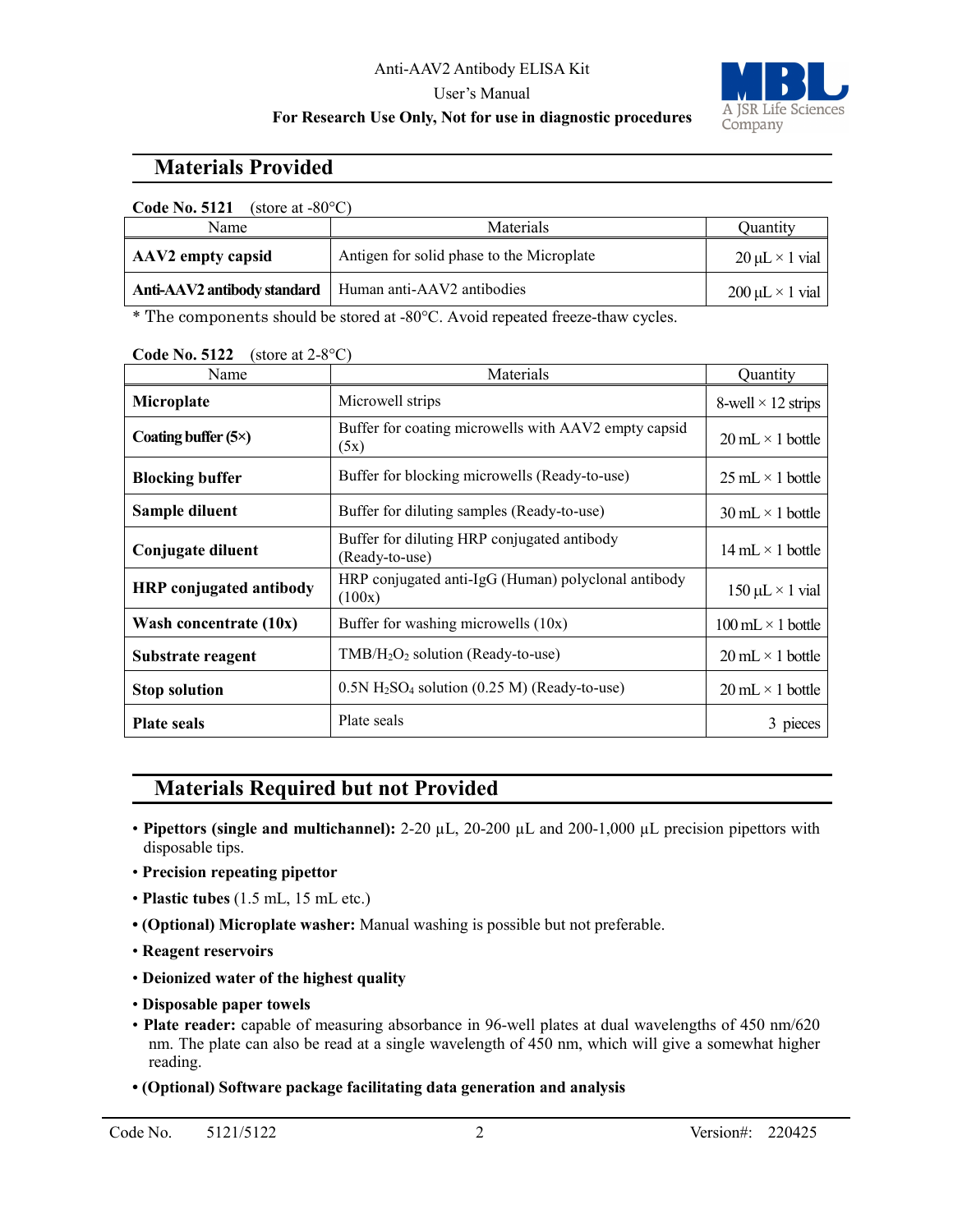User's Manual

#### **For Research Use Only, Not for use in diagnostic procedures**



### **Precautions and Recommendations**

- All reagents need to be brought to room temperature (18-27 °C) before assay.
- Do not use kit components beyond the indicated kit expiration date.
- Do not mix reagents with different batches and kits.
- Do not mouth pipette or ingest any of the reagents.
- Fresh samples should be used. Aliquot each sample and store below -20°C if necessary. Avoid repeated freezing and thawing. Never store the samples at 4°C, as samples might be affected by storage at this temperature.
- AAV2 empty capsid is easy to adsorb on polystyrene. When handle AAV2 empty capsid, please use polypropylene tubes and tips.
- The buffers and reagents in this kit may contain preservatives. Care should be taken to avoid direct contact with these reagents. When disposing of it, flush with plenty of water and/or handle it according to the regulations of the facility.
- Dispose tetra-methylbenzidine (TMB) containing solutions in compliance with local regulations.
- Avoid contact with the acidic **Stop solution** and **Substrate reagent**, which contains hydrogen peroxide. Protect eyes and skin and handle with care. In case of contact with the **Stop solution** and the **Substrate reagent**, wash skin thoroughly with water and seek medical attention, when necessary.
- Wear gloves and eye protection when handling immunodiagnostic materials and samples of human origin, and these reagents. In case of contact with the **Stop solution** and the **Substrate reagent**, wash skin thoroughly with water and seek medical attention, when necessary.
- **Biological samples may be contaminated with infectious agents. Do not ingest, expose to open wounds or breathe aerosols. Wear protective gloves and dispose of biological samples properly.**
- **AAV2 empty capsid is a kit component subject to the regulations of the Cartagena, Law Concerning the Conservation and Sustainable Use of Biological Diversity through Regulations on the Use of Living Modified Organisms. Please handle it carefully according to the regulations of each user's facility.**
- **AAV2 empty capsid is known as non-infectious against human, but instruments used in this assay should be treated according to the regulations of each facility after the assay.**

 $(e.g.)$ 

Soak in 2% glutaraldehyde solution (final concentration) for more than one hour.

 Soak in 0.1% sodium hypochlorite solution (available chloric: approximately 1,000 ppm.) for more than one hour.

Autoclave at 121°C for more than 20 minutes.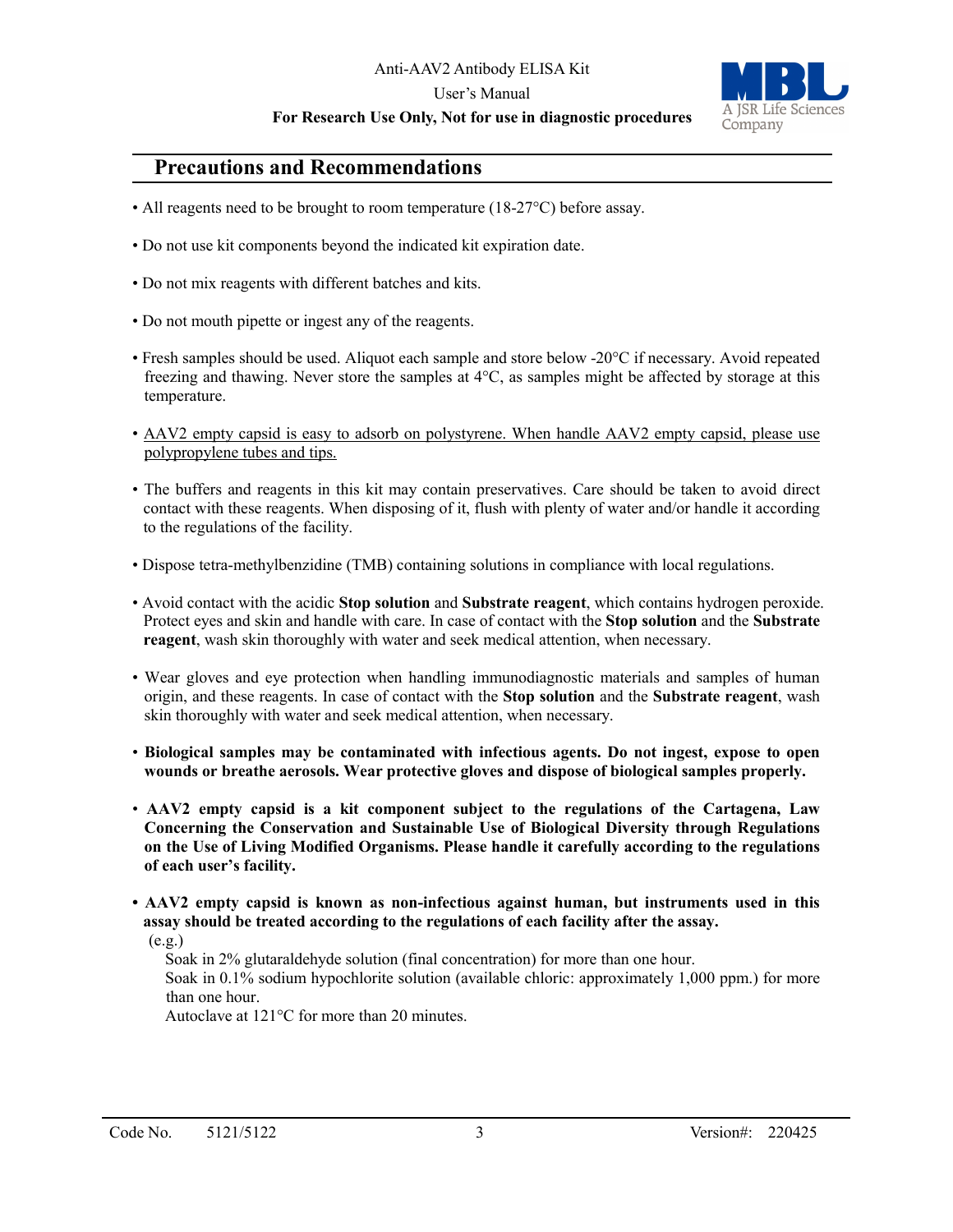User's Manual

**For Research Use Only, Not for use in diagnostic procedures**



## **Sample Collection and Storage**

**Serum:** Use a serum separation tube and separate the serum according to the manufacturer's manual. Fresh samples should be used. Aliquots of serum may also be stored at below -20°C for extended periods of time. Avoid repeated freeze-thaw cycles.

**Other biological samples:** MBL has not validated.

## **Summary of Procedure**

To prepare the antigen-**coated** wells: Add 100 µL of AAV2 Antigen Solution to the wells To prepare the antigen-**UNCOATED** wells: Add 100  $\mu$ L of Coating Buffer (1x) to the wells Incubate over night at 2-8°C. T Wash the wells with Coating Buffer (1x) Add 200 µL of Blocking buffer to the wells Incubate for 2 hours at room temperature (18-27°C). Add 100 µL of standards and samples to the wells T. Incubate for 2 hours at room temperature (18-27°C). Wash the wells Add 100 µL of Conjugate Solution Incubate for 1 hour at room temperature (18-27°C). Wash the wells Add 100 µL of Substrate reagent Incubate for 20 minutes at room temperature (18-27°C). Add 100 µL of Stop Solution Measure absorbance at 450 nm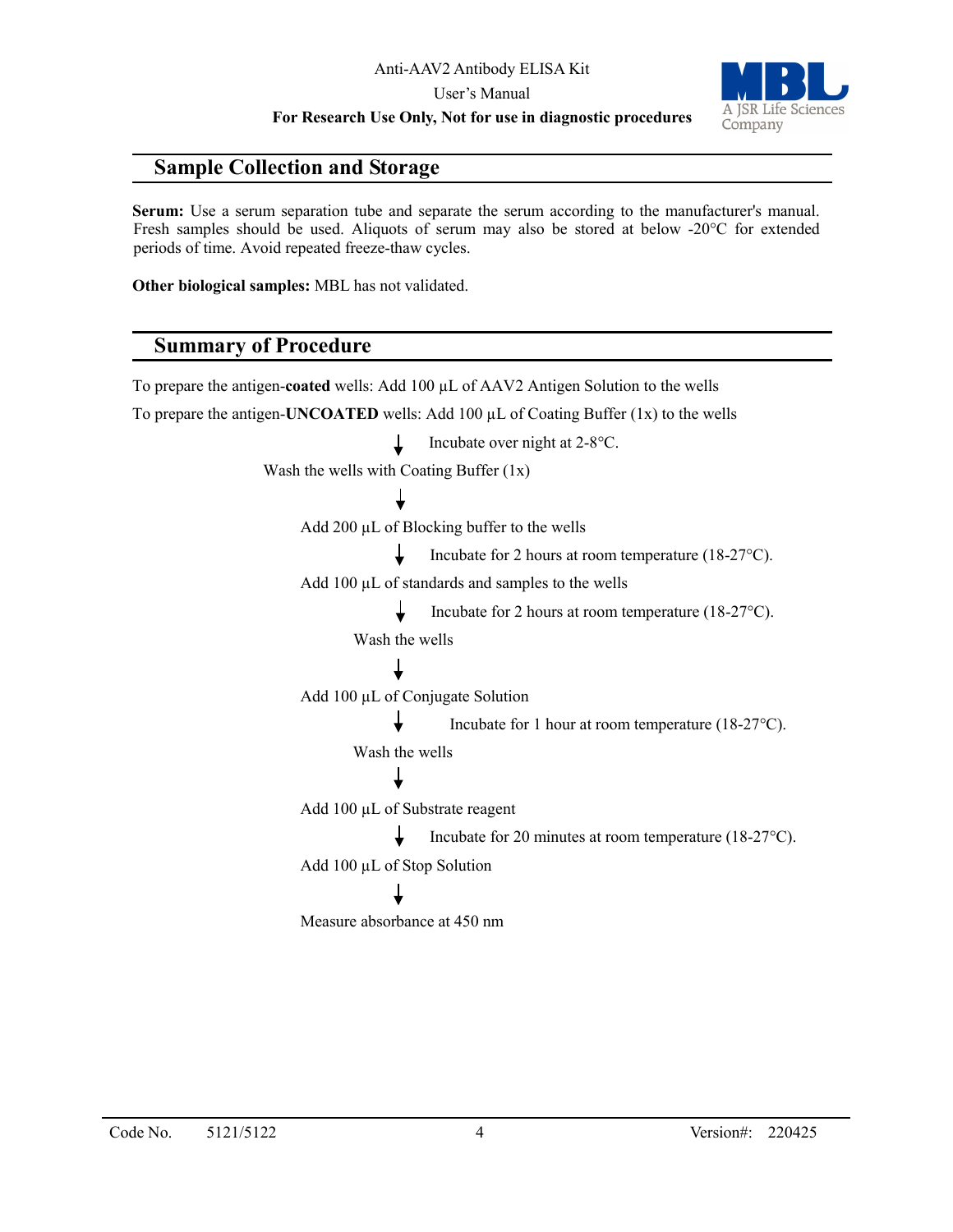#### User's Manual

#### **For Research Use Only, Not for use in diagnostic procedures**



## **Detailed Protocol**

The **Anti-AAV2 Antibody ELISA Kit** is provided with removable strips of wells so the assay can be carried out on separate occasions using only the number of strips required for the particular determination. Since experimental conditions may vary. To measure human anti-AAV2 antibody, please use two Anti-AAV2 Antibody ELISA Kits (MBL; code No. 5121 and 5122) in combination. The two kits are sufficient to produce one 96-well microplate. All samples and the positive control should be assayed in duplicate. Disposable pipette tips and reagent troughs should be used for all liquid transfers to avoid cross-contamination of reagents or samples.

#### **<Preparation of Working Solutions>**

All reagents need to be brought to room temperature prior to the assay. **Sample diluent** should be should be overturn and mix before use.

1. Coating Buffer (1x)

Prepare "Coating Buffer (1x)" by adding 20 mL of the **Coating buffer (5x)** to 80 mL of deionized (distilled) water (dd $H_2O$ ). Mix well.

\* If storage is needed after preparation, store it at 2-8°C.

2. Wash Buffer

Prepare "Wash Buffer" by adding 100 mL of the **Wash concentrate (10x)** to 900 mL of deionized (distilled) water (dd $H_2O$ ). Mix well.

3. AAV2 Antigen Solution

The "AAV2 Antigen Solution" should be used immediately after preparation. Prepare "AAV2 Antigen Solution" by diluting **AAV2 empty capsid** with Coating Buffer (1x) according to the attached lot specific document "*Preparation of Antigen*". **AAV2 empty capsid** should be thawed at room temperature (18-27°C), and mixed gently. Do not vortex strongly.

\***AAV2 empty capsid** is easy to adsorb on polystyrene. When handle **AAV2 empty capsid**, please use polypropylene tubes and tips.

4. Anti-AAV2 Antibody Standard Solution (Master Standard)

Prepare "Anti-AAV2 Antibody Standard Solution" by diluting **Anti-AAV2 antibody standard, 1:24** with **Sample diluent** by gently mixing (*e. g.,* add 40 µL of **Anti-AAV2 antibody standard** to 960 µL of **Sample diluent**). After thawed **Anti-AAV2 antibody standard**, dispense it in small aliquots (*e.g.* 50 µL) to plastic micro-centrifuge tubes and store below -80°C to avoid non-specific adsorption to glass surface and multiple freeze-thaw cycles.

The prepared Anti-AAV2 Antibody Standard Solution is referred to as the Master Standard.

- \* Sample diluent should be overturn and mix before use.
- Prepare Standard dilution series as follows:

Use the Master Standard to produce a dilution series (below). Mix each tube thoroughly before the next transfer. The Master Standard (Std.1) serves as the highest standard.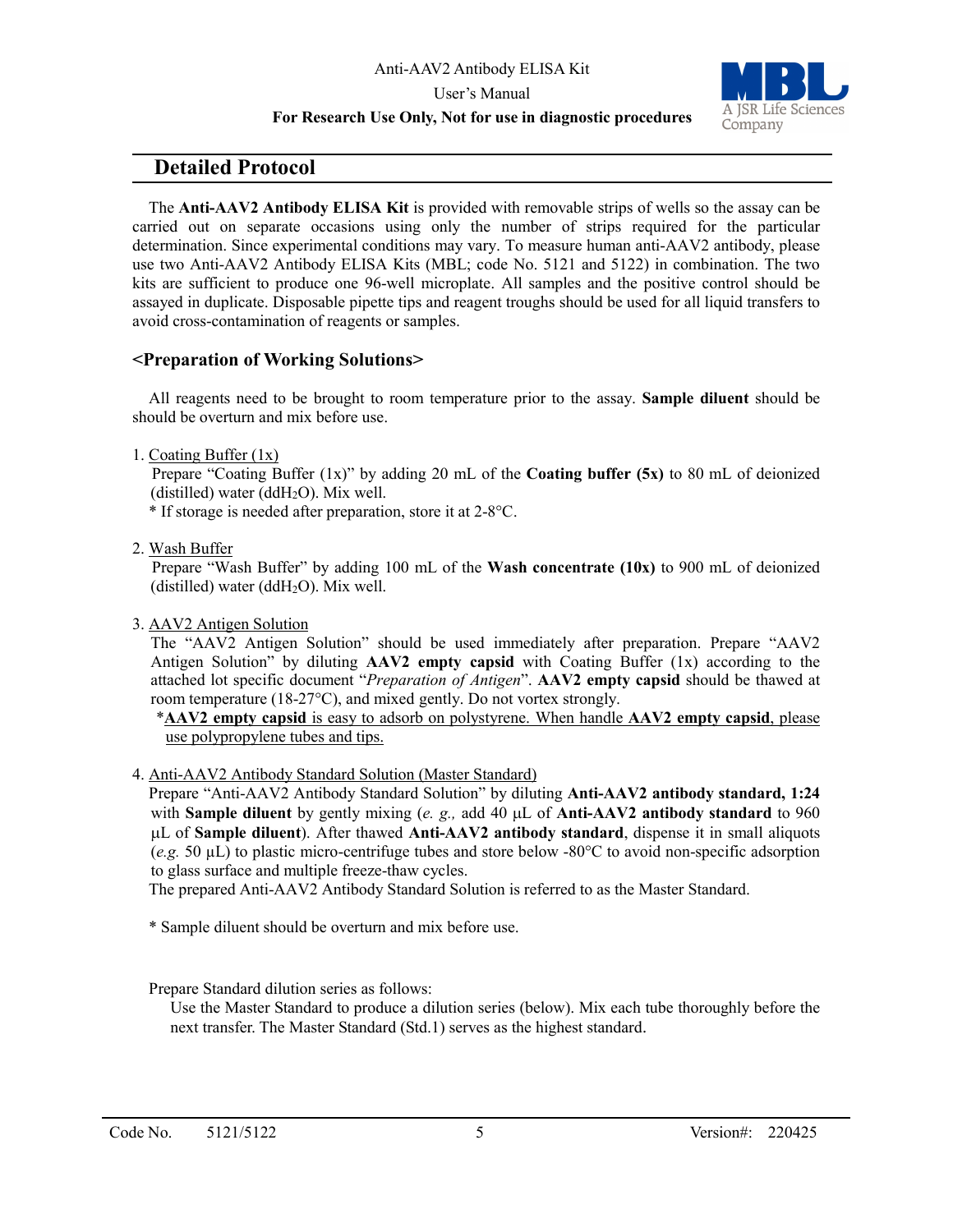### Anti-AAV2 Antibody ELISA Kit User's Manual **For Research Use Only, Not for use in diagnostic procedures**



|        | Volume of Standard          | Sample diluent | Dilution ratio     |
|--------|-----------------------------|----------------|--------------------|
| Std. 1 | 1,000 µL of Master Standard | $0 \mu L$      | $x25(100$ U/mL)    |
| Std. 2 | 500 µL of Std. 1            | $500 \mu L$    | $x50(50$ U/mL)     |
| Std. 3 | 500 µL of Std. 2            | $500 \mu L$    | $x100$ (25 U/mL)   |
| Std. 4 | 500 µL of Std. 3            | $500 \mu L$    | $x200$ (12.5 U/mL) |
| Std. 5 | 500 µL of Std. 4            | $500 \mu L$    | $x400$ (6.25 U/mL) |
| Std. 6 | 500 µL of Std. 5            | $500 \mu L$    | x800 (3.125 U/mL)  |

**Note:** Do not use a Repeating pipette. Change tips for every dilution. Wet tip with Sample diluent before dispensing. The Sample diluent serves as the Blank.

#### 5. Conjugate Solution

Prepare "Conjugate Solution" by diluting **HRP conjugated antibody, 1:99** with **Conjugate diluent**. Prepare only a sufficient amount of the Conjugate Solution just before use (*e. g.,* add 100 µL of **HRP conjugated antibody** to 9.9 mL of **Conjugate diluent**).

6. Other reagents are ready-to-use.

#### **<Preparation of samples>**

Serum samples may require a 50-fold dilution with **Sample diluent**. Samples require the proper dilution ratio if necessary. (*e. g.,* add 10 µL of each sample to 490 µL of **Sample diluent**)

\* Sample diluent should be overturn and mix before use.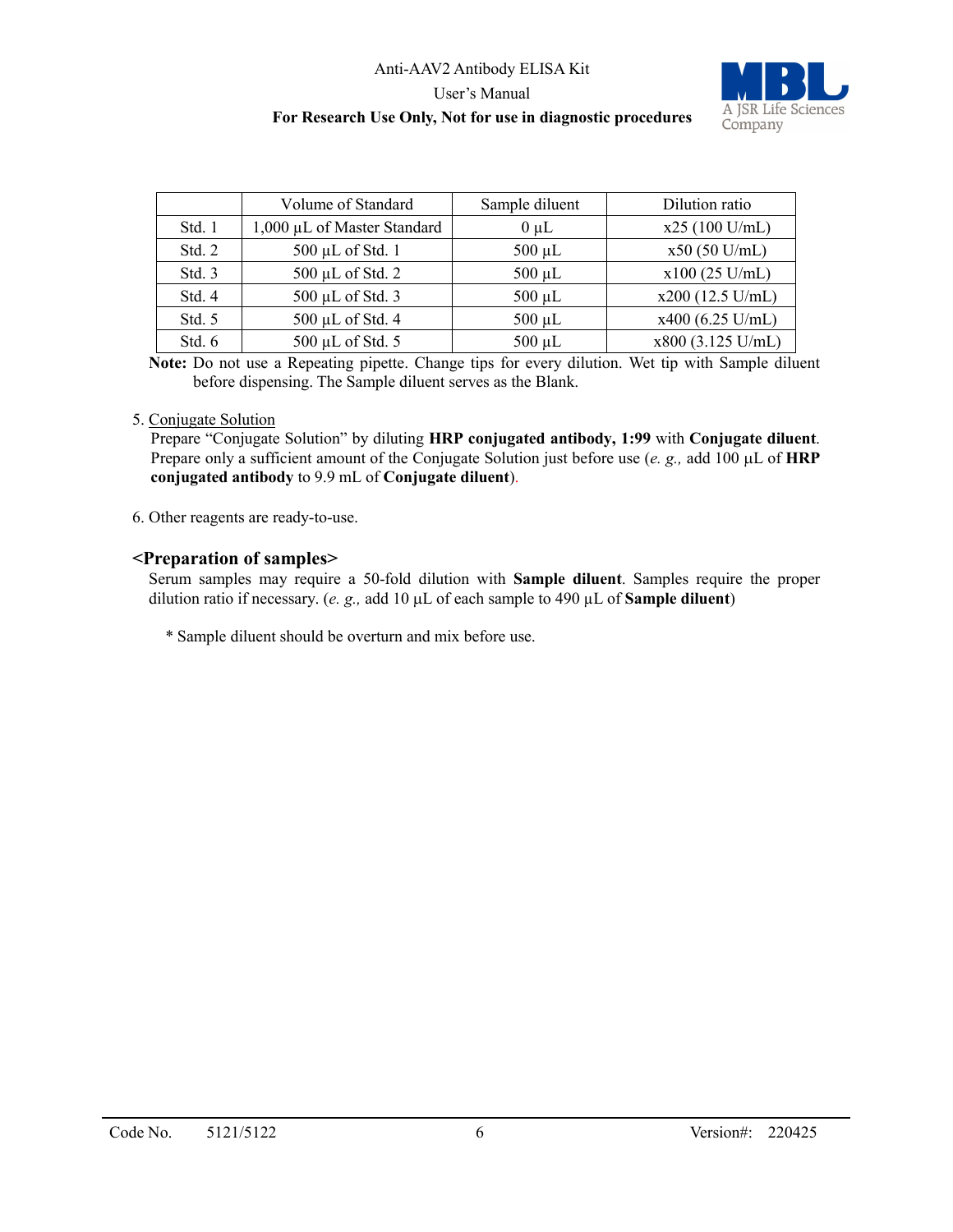## Anti-AAV2 Antibody ELISA Kit User's Manual **For Research Use Only, Not for use in diagnostic procedures**



#### **<Assay Procedure>**

#### Coating

**\*Please note that both antigen-coated wells and antigen-UNCOATED wells should be prepared for the assay.**

- 1. To prepare the antigen-coated wells, pipette **100 µL** of AAV2 Antigen Solution to the wells of **Microplate** with a multichannel pipet.
- 2. To prepare the antigen-UNCOATED wells, pipette **100 µL** of Coating buffer (1x) to the wells of **Microplate** with a multichannel pipet.
- 3. Incubate the plate over night at  $2 \times 8^{\circ}$ C. Please be careful not to evaporate the solution in the wells.
- 4. Discard the solution in the wells, and wash the plate 2-times by filling each well with Coating Buffer  $(1x)$  (200  $\mu$ L) using a multi-channel pipette. Tap the plate on a paper towel to remove any remaining solution.

\*Wash as quickly as possible, NOT let wells dry up.

An example of using Microwell strips;

| wells        | Antigen-coated Antigen-UNCOATED | wells          |                |                |                |                |                |                 |                 |                 |            |
|--------------|---------------------------------|----------------|----------------|----------------|----------------|----------------|----------------|-----------------|-----------------|-----------------|------------|
|              |                                 |                |                |                |                |                |                |                 |                 |                 |            |
| Std.1        | Std.1                           | Std.1          | Std.1          | S <sub>2</sub> | S <sub>2</sub> | S <sub>2</sub> | S <sub>2</sub> | S <sub>10</sub> | S10             | <b>S10</b>      | <b>S10</b> |
| Std.2        | Std.2                           | Std.2          | Std.2          | S <sub>3</sub> | S3             | S <sub>3</sub> | S <sub>3</sub> | S11             | S11             | <b>S11</b>      | S11        |
| Std.3        | Std.3                           | Std.3          | Std.3          | S4             | S4             | S <sub>4</sub> | <b>S4</b>      | S <sub>12</sub> | S <sub>12</sub> | S12             | S12        |
| Std.4        | Std.4                           | Std.4          | Std.4          | S5             | S5             | S <sub>5</sub> | S <sub>5</sub> | S <sub>13</sub> | S <sub>13</sub> | <b>S13</b>      | S13        |
| Std.5        | Std.5                           | Std.5          | Std.5          | S6             | S6             | S <sub>6</sub> | S <sub>6</sub> | S <sub>14</sub> | S <sub>14</sub> | S <sub>14</sub> | S14        |
| Std.6        | Std.6                           | Std.6          | Std.6          | S7             | S7             | S7             | S7             | S15             | S15             | S15             | S15        |
| <b>Blank</b> | <b>Blank</b>                    | <b>Blank</b>   | <b>Blank</b>   | S8             | S8             | S8             | S8             | S <sub>16</sub> | S <sub>16</sub> | S <sub>16</sub> | S16        |
| S1           | S1                              | S <sub>1</sub> | S <sub>1</sub> | S9             | S9             | S <sub>9</sub> | S <sub>9</sub> | S17             | S17             | S17             | S17        |

#### Blocking

5. Pipette **200 µL** of **Blocking buffer** to the wells with a multichannel pipet.

6. Incubate the plate for 2 hours at room temperature (18-27°C).

7. Discard the solution in the wells, and tap the plate on a paper towel to remove any remaining solution.

#### 1<sup>st</sup> Reaction

8. Pipette **100 µL** of prepared Standards and diluted samples to the wells, both antigen-coated wells and antigen-UNCOATED wells respectively.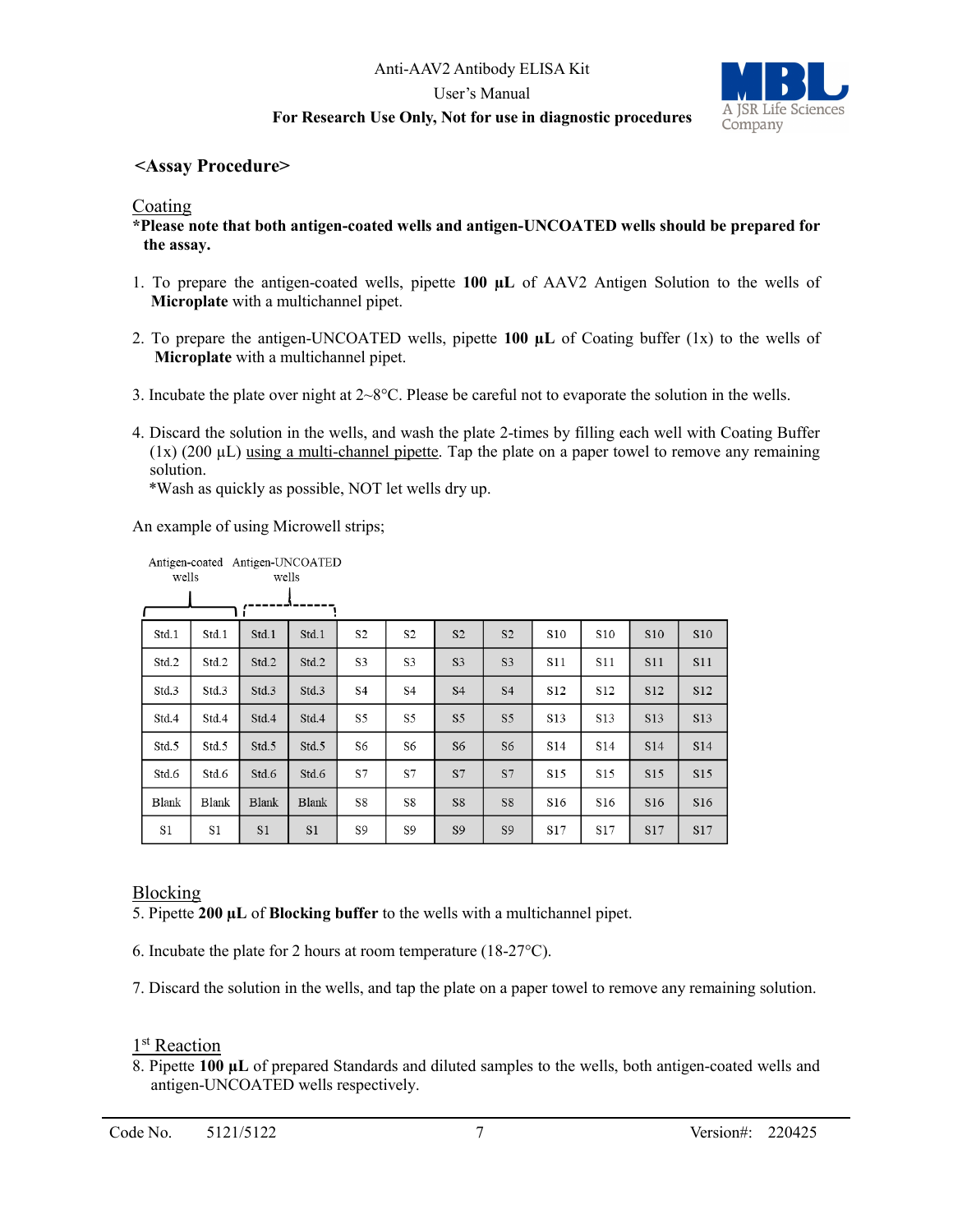User's Manual

#### **For Research Use Only, Not for use in diagnostic procedures**



9. Incubate the plate for 2 hours at room temperature (18-27°C).

#### Washing

10. Discard the solution in the wells.

- 11. Wash the plate 4-times by filling each well with Wash Buffer using a squirt bottle, multi-channel pipette, manifold dispenser or microplate washer. Tap the plate on a paper towel to remove any remaining solution.
	- \* When using an auto-washer, appropriate washing times may vary depending on the instruments.

#### 2<sup>nd</sup> Reaction

12. Pipette **100 µL** of Conjugate Solution to the wells with a multichannel pipet.

13. Incubate the plate for 1 hour at room temperature (18-27°C).

#### Washing

14. Discard the solution in the wells.

15. Wash the plate 4-times as in step 11.

#### Enzyme Reaction

16. Pipette **100 µL** of **Substrate reagent** to the wells with a multichannel pipet.

17. Incubate the plate for 20 minutes at room temperature (18-27°C).

#### Reading

18. Pipette **100 µL** of **Stop solution** to the wells with a multichannel pipet.

- 19. Measure absorbance in each well using a spectrophotometric microplate reader at dual wavelengths of 450/620 nm. The primary wavelength is 450 nm, and the reference wavelength is 620 nm. Read the microplate at 450 nm if only a single wavelength can be used. Wells must be read within 30 minutes of adding the Stop solution.
	- **Note-1:** Each solution and reagent should be used at room temperature (18-27°C).
	- **Note-2:** Use new disposable tips, reservoirs and paper towels at each step to avoid contamination.
- **Note-3:** Once the solution has been poured into the reservoir, never return it to the bottle.
- **Note-4:** Complete removal of liquid at each step is essential to good performance.
- **Note-5:** Ensure that the back of the plate is clean and dry, and that no air bubbles are present on the surface of the liquid in the wells before reading.
- **Note-6:** The incubation time for color development may vary depending on the environment such as temperature. It can be adjusted according to the coloring intensity.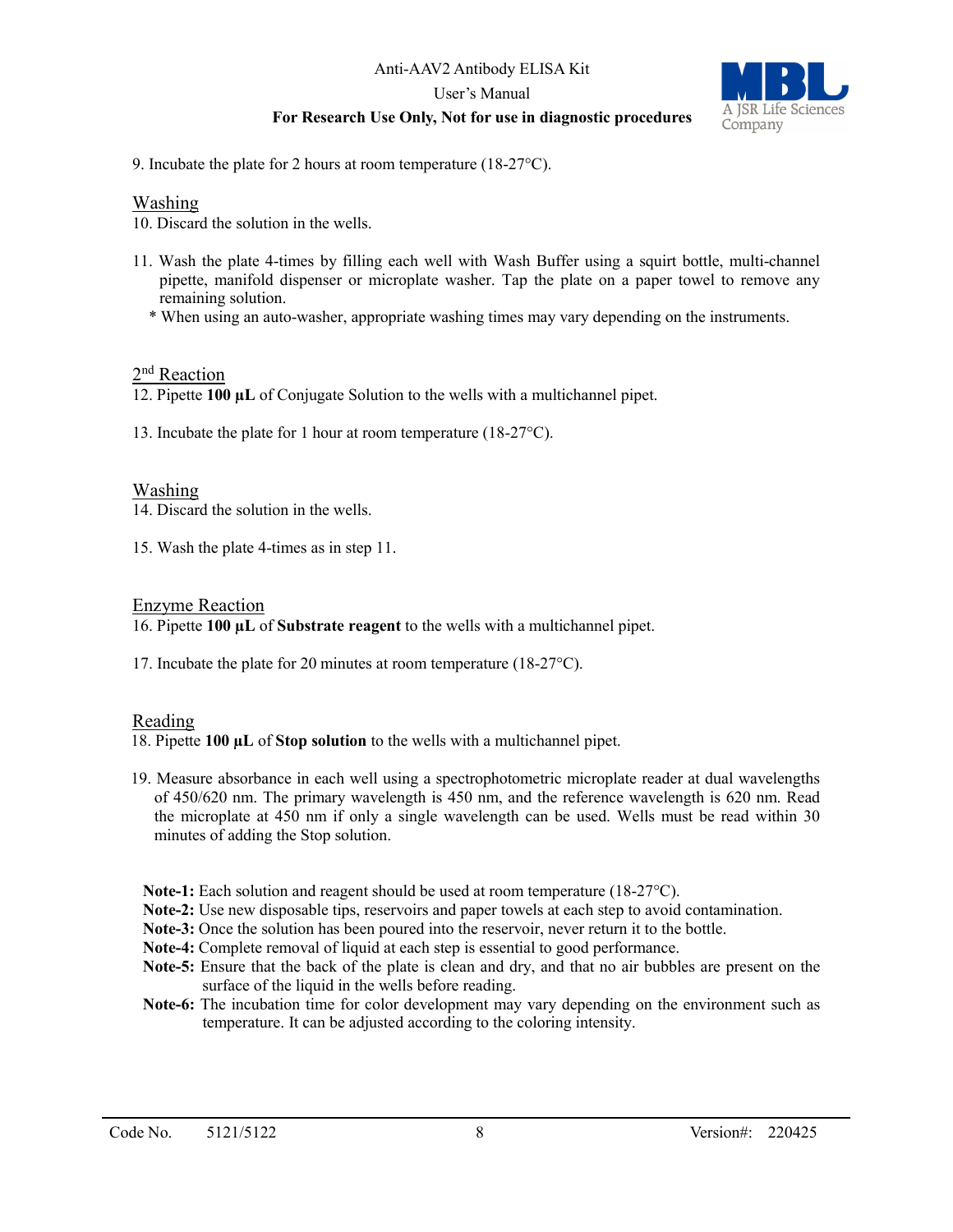User's Manual

#### **For Research Use Only, Not for use in diagnostic procedures**



#### **Calculations**

Anti-AAV2 antibody concentration in each sample can be calculated using a 4-parameter logistic regression equation.

1) Calculate SPEC O.D. for each well

(O.D. value of antigen-coated wells) – (O.D. value of antigen-UNCOATED wells) = SPEC O.D.

2) Plot the SPEC O.D. values average of the duplicate measurements for each standard except Blank wells (Y) versus the known concentration (X) of each standard, and draw the best fitted curve. Most microtiter plate readers perform automatic calculations of analyte concentration. At the point of intersection, extend a vertical line to the x-axis and read the corresponding concentration (U/mL).

#### **Measurement Range**

The measurement range is 3.1 U/mL to 100 U/mL. Any sample reading higher than the highest standard should be diluted with Sample diluent in higher dilution and re-assayed. Dilution factors need to be taken into consideration in calculating the concentration of the sample.

## **Quality Control**

To assure the validity of the results, each assay must include both Blank and the highest standard. The net O.D. values (450 nm) of these controls must fall within the ranges listed as below. If O.D. values do not meet the requirements, the assay is invalid and should re-assay.

O.D. values of Blank ≤ 0.09 SPEC O.D. values of the highest standard (Std. 1)  $\geq$  1.0

## **Troubleshooting**

- 1. All samples and Blank should be assayed in duplicate, using the protocol described in the **Detailed Protocol**. Incubation times or temperatures is significantly different from those specified may give erroneous results.
- 2. Do not dry the plate as it can adversely affect the assay results. Immediately add each solution step by step.

## **Reagent Stability**

#5121 components must be stored at -80°C, and #5122 components must be stored at 2-8°C. Reagents should not be used beyond the stated expiration date.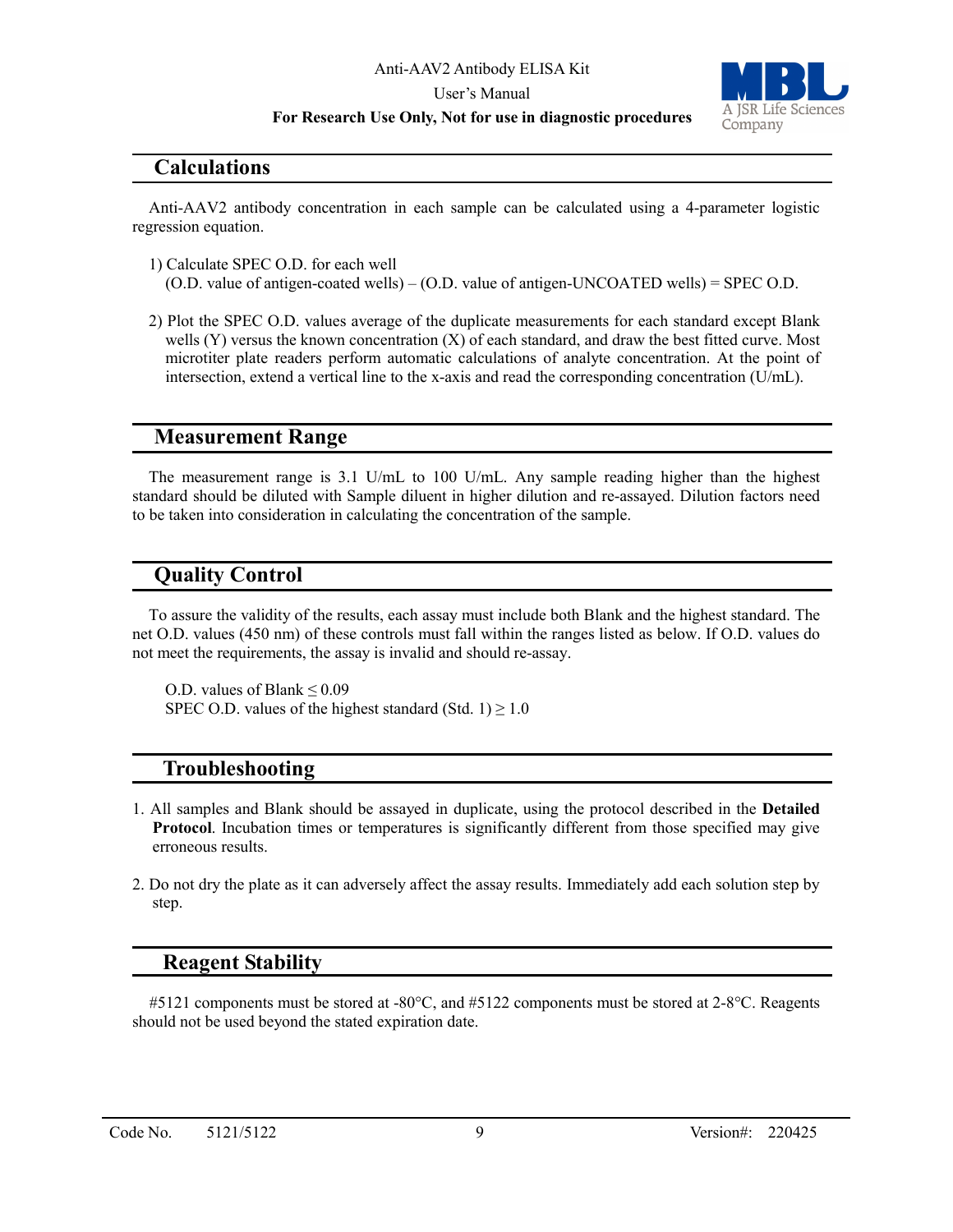User's Manual

## A JSR Life Sciences Company

#### **For Research Use Only, Not for use in diagnostic procedures**

### **Assay Characteristics**

#### **1. Precision**

Intra-assay Precision (Precision within an assay)

Samples known their concentration were tested in septuplicate on one plate to assess intra-assay precision.

• Intra-assay (Within-Run, n=6)

|           | Sample 1 | Sample 2 | Sample 3 |
|-----------|----------|----------|----------|
|           | 60.3     | 27.9     | 13.4     |
| 2         | 59.1     | 25.2     | 12.5     |
| 3         | 60.8     | 25.2     | 12.9     |
| 4         | 59.8     | 25.7     | 12.4     |
| 5         | 60.3     | 24.1     | 12.8     |
| 6         | 58.2     | 25.8     | 13.4     |
| Max.      | 60.8     | 27.9     | 13.4     |
| Min.      | 58.2     | 24.1     | 12.4     |
| Mean      | 59.8     | 25.7     | 12.9     |
| <b>SD</b> | 1.0      | 1.3      | 0.4      |
| (%)       | 1.6      | 4.9      | 3.3      |

#### Inter-assay Precision (Precision between assays)

Three septuplicate-measurements were performed to assess inter-assay precision. The samples known their concentration were used.

• Inter-assay (Run-to-Run, n=3)

|      | Sample 1 | Sample 2 | Sample 3 |
|------|----------|----------|----------|
|      | 52.6     | 26.1     |          |
|      | 59.8     | 25.7     | 12.9     |
|      | 60.9     | 26.5     | 12.8     |
| Mean | 57.8     | 26.1     | 12.9     |
| SD   | 4.5      | 0.4      |          |
|      | .8       |          |          |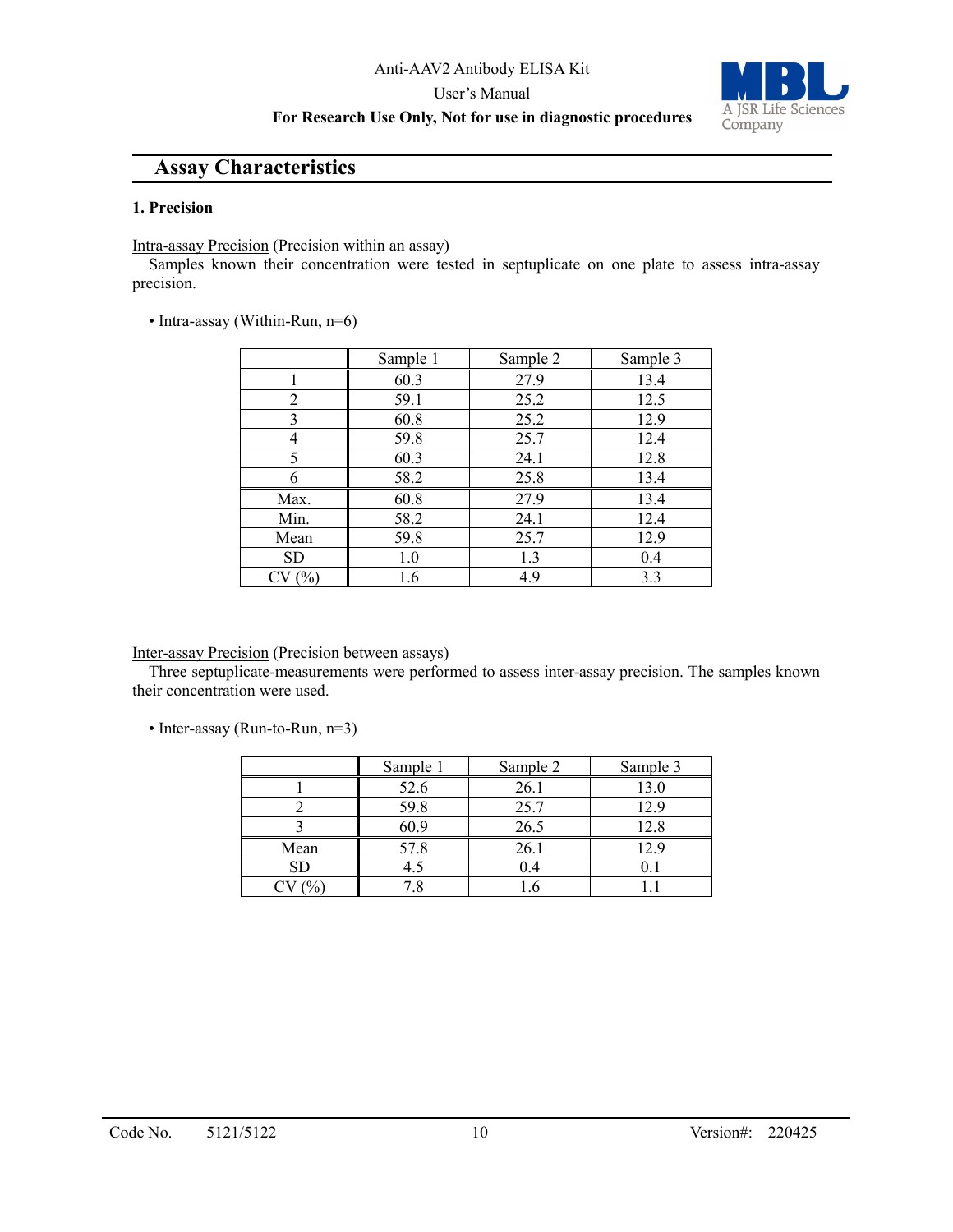

## **Examples of Test Results**



Fig.1 Anti-AAV2 antibodies calibration curve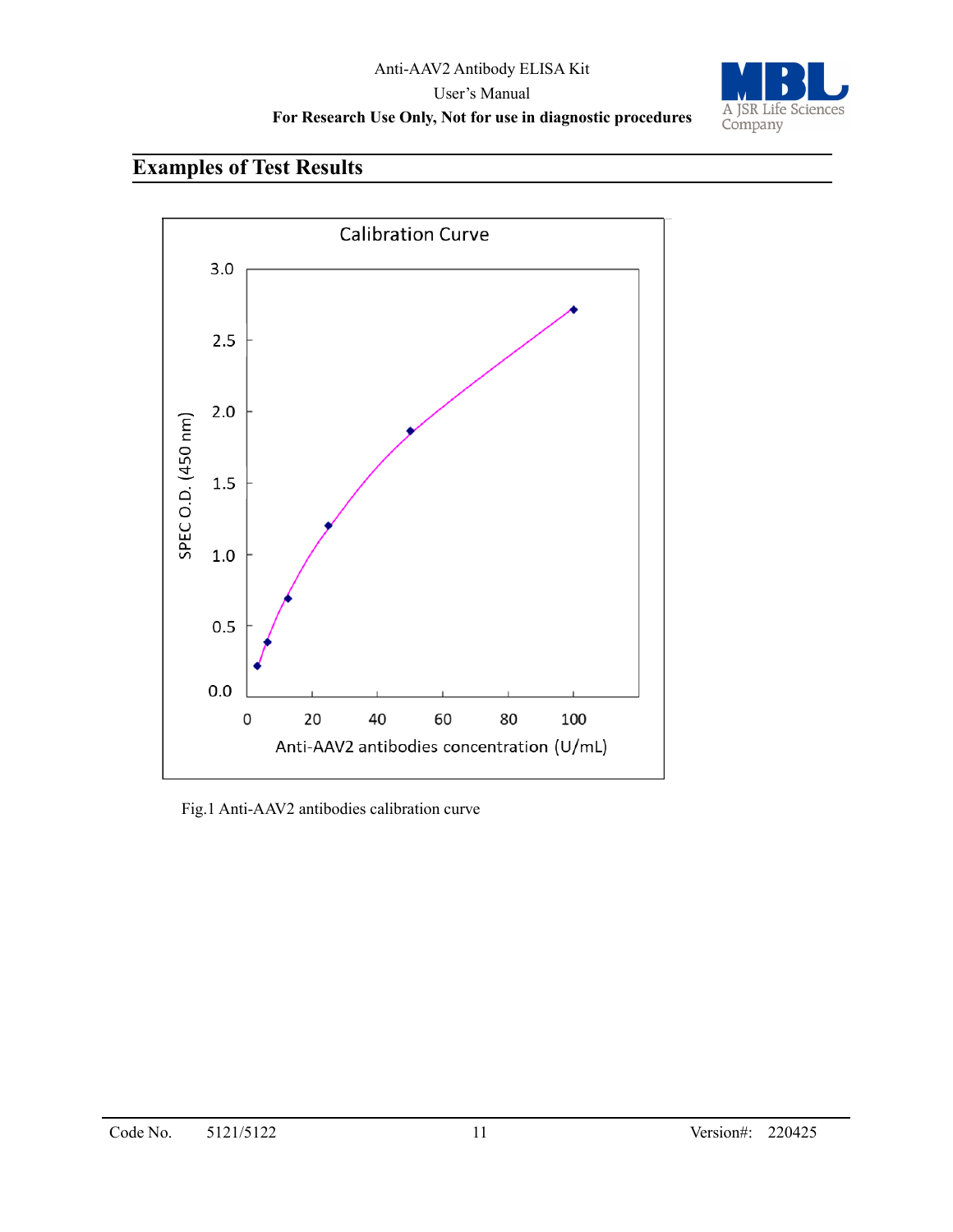## Anti-AAV2 Antibody ELISA Kit User's Manual **For Research Use Only, Not for use in diagnostic procedures**



- Fig.2 The Anti-AAV2 antibody concentration in sera derived from healthy adult volunteers (n=18). These samples were diluted (1:49) with Sample diluent.
	- a) A figure showing distribution of measured values of 18 samples.
	- b) An enlarged figure of the plot of samples less than 20 U/mL of anti-AAV2 antibodies. (8 out of 18 samples)

#### **MANUFACTURED BY**

A JSR Life Sciences Company **MEDICAL & BIOLOGICAL LABORATORIES CO., LTD. URL: https://ruo.mbl.co.jp E-mail: support@mbl.co.jp**

A JSR Life Sciences